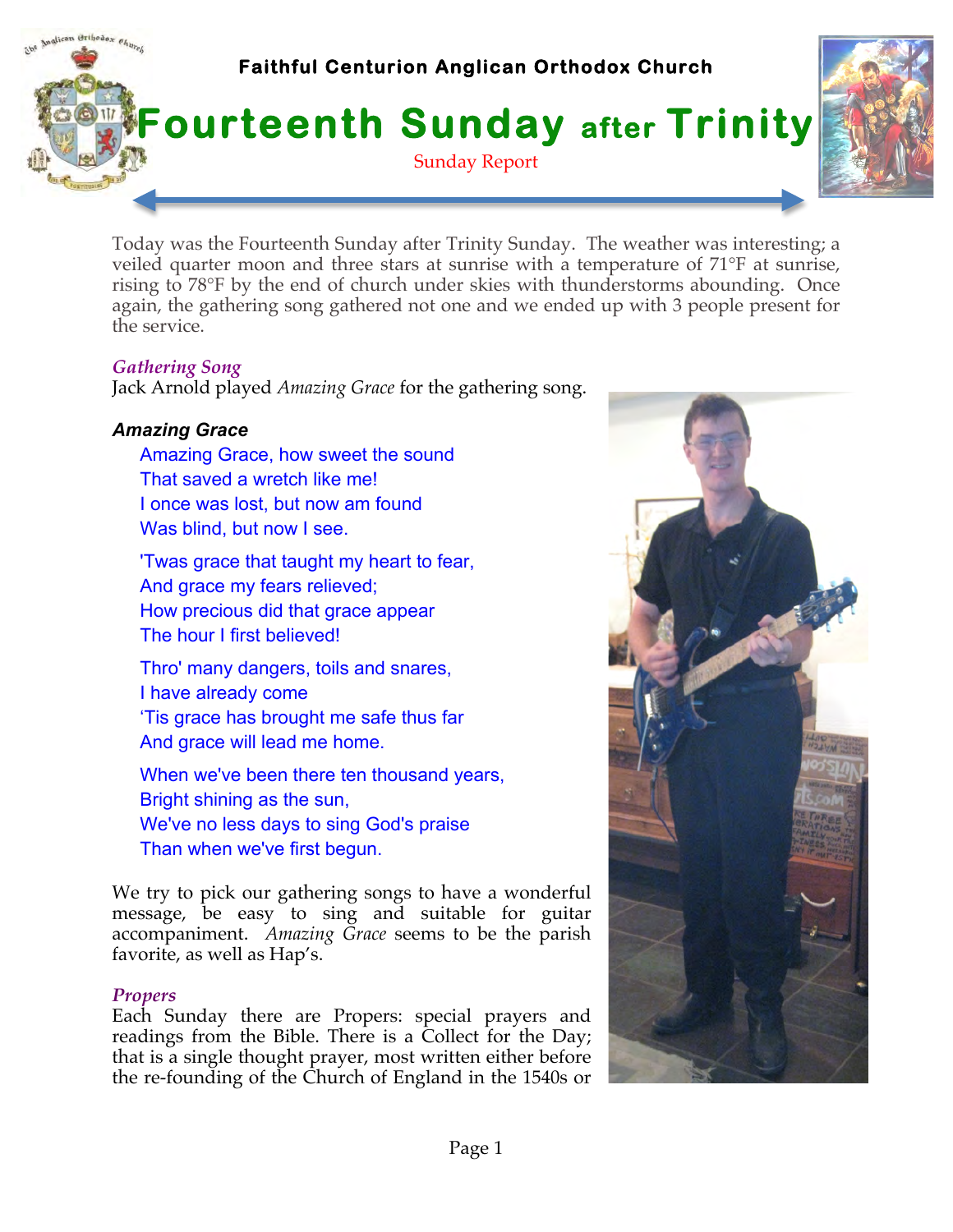written by Bishop Thomas Cranmer, the first Archbishop of Canterbury after the refounding.

The Collect for the Day is to be read on Sunday and during Morning and Evening Prayer until the next Sunday. The Epistle is normally a reading from one of the various Epistles, or letters, in the New Testament. The Gospel is a reading from one of the Holy Gospels; Matthew, Mark, Luke and John. The Collect is said by the minister as a prayer, the Epistle can be read by either a designated reader (as we do in our church) or by one of the ministers and the Holy Gospel, which during the service in our church is read by an ordained minister or our Deacon Striker.

The propers are the same each year, except if a Red Letter Feast, that is one with propers in the prayerbook, falls on a Sunday, then those propers are to be read instead, except in a White Season, where it is put off. Red Letter Feasts, so called because in the Altar Prayerbooks the titles are in red, are special days. Most of the Red Letter Feasts are dedicated to early saints instrumental in the development of the church, others to special events. Some days are particularly special and the Collect for that day is to be used for an octave (eight days) or an entire season, like Advent or Lent.

The Propers for today are found on Page 209-210, with the Collect first:

# The Fourteenth Sunday after Trinity.

## *The Collect.*

**LMIGHTY** and everlasting God, give unto us the increase of faith, hope, and charity; and, that we may obtain that which thou dost promise, make us to love that which thou dost command; through Jesus Christ our Lord. *Amen*. **A**

Dru Arnold read the Epistle, which came from Paul's Letter to the Galatians, the Fifth

Chapter beginning at the Sixteenth Verse. Paul tells us that Heaven and Earth are in conflict in our lives, "For the flesh lusteth against the Spirit, and the Spirit against the flesh: and these are contrary the one to the other: so that ye cannot do the things that ye would." If we are led of the Spirit, we are not under the law. If we are subject to the law, which we are bound to break due to our own inability to be ultimately good, we are also bound to the pit. But if we are with Christ, we are forgiven of our sins, providing we are truly repentant. We will enjoy "the fruit of the Spirit … love, joy, peace, long-suffering, gentleness, goodness, faith, meekness, temperance: against such there is no law."

 say then, Walk in the Spirit, and ye shall not fulfil the lust of the flesh. For the **L** flesh lusteth against the Spirit, and the Say then, Walk in the Spirit, and ye shall not fulfil the lust of the flesh. For the flesh lusteth against the Spirit, and the Spirit against the flesh: and these are



contrary the one to the other: so that ye cannot do the things that ye would. But if ye be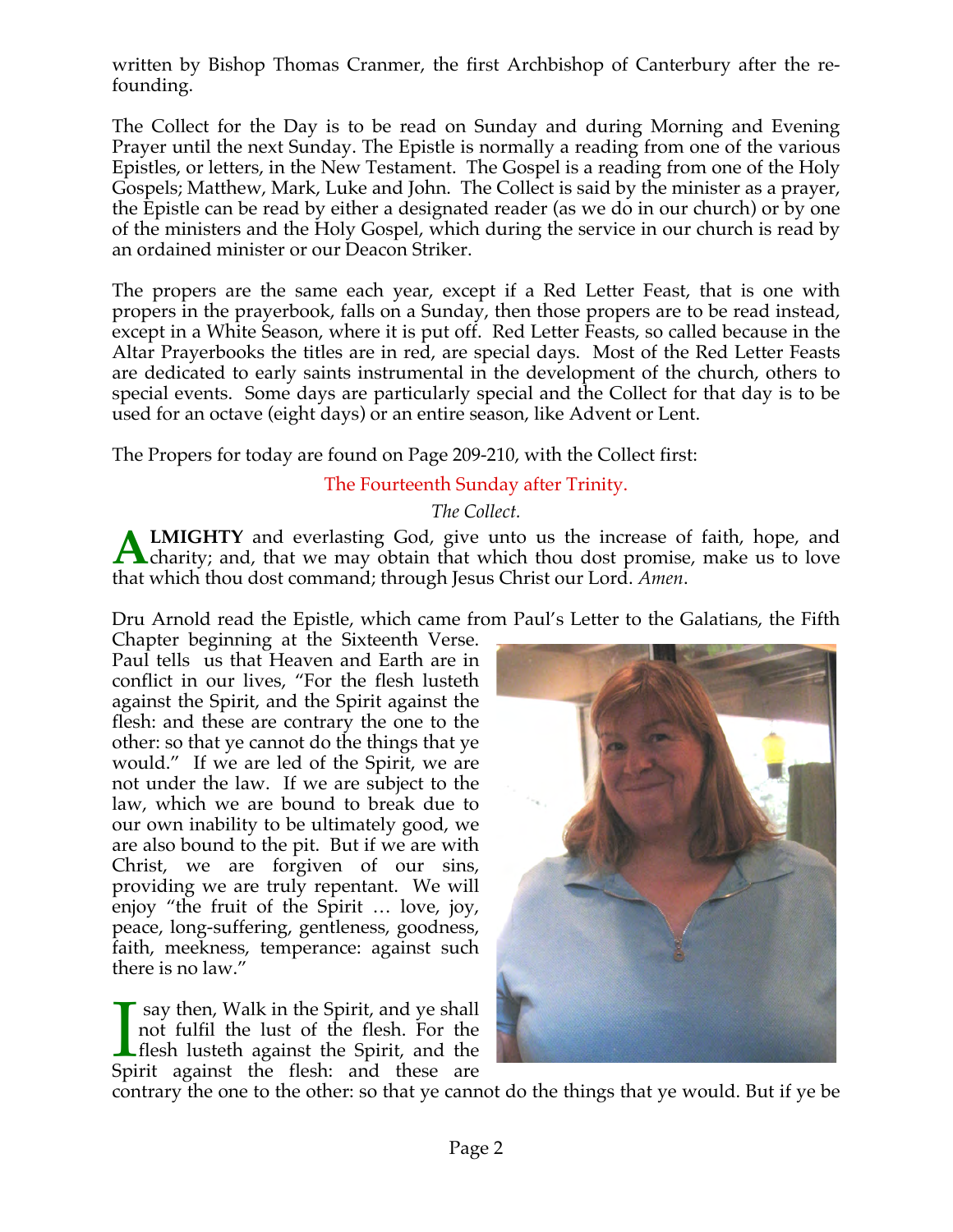led of the Spirit, ye are not under the law. Now the works of the flesh are manifest, which are these; Adultery, fornication, uncleanness, lasciviousness, idolatry, witchcraft, hatred, variance, emulations, wrath, strife, seditions, heresies, envyings, murders, drunkenness, revellings, and such like: of the which I tell you before, as I have also told you in time past, that they which do such things shall not inherit the kingdom of God. But the fruit of the Spirit is love, joy, peace, long-suffering, gentleness, goodness, faith, meekness, temperance: against such there is no law. And they that are Christ's have crucified the flesh with the affections and lusts.

Deacon Striker Jack Arnold read today's Holy Gospel which started in the Seventeenth

Chapter of the Gospel according to St. Luke, beginning at the Eleventh Verse. Jesus comes upon ten lepers who appeal to Him, "Jesus, Master, have mercy on us." He does and tells them, "Go shew yourselves unto the priests." As they left him, their leprosy disappeared. One of the ten, "when he saw that he was healed, turned back, and with a loud voice glorified God, and fell down on his face at his feet, giving him thanks: and he was a Samaritan<sup>1</sup>." Jesus marveled at the nine who turned not saying, "Were there not ten cleansed? but where are the nine? There are not found that returned to give glory to God, save this stranger. And he said unto him, Arise, go thy way: thy faith hath made thee whole." Once again a Samaritan, the "least" among the Jews was the only one to recognize and offer thanks to the Power of God. Do we recognize the power of God in our lives and do we thank Him for the good He does us?



nd it came to pass, as Jesus went to Jerusalem, that he passed through the midst of Samaria and Galilee. And as he entered into a certain village, there met him Len men that were lepers, which stood afar off: and they lifted up their voices, and it came to pass, as Jesus went to Jerusalem, that he passed through the midst of Samaria and Galilee. And as he entered into a certain village, there met him ten men that were lepers, which stood afar off: and they lif Go shew yourselves unto the priests. And it came to pass, that, as they went, they were cleansed. And one of them, when he saw that he was healed, turned back, and with a loud voice glorified God, and fell down on his face at his feet, giving him thanks: and he was a Samaritan. And Jesus answering said, Were there not ten cleansed? but where are the nine? There are not found that returned to give glory to God, save this stranger. And he said unto him, Arise, go thy way: thy faith hath made thee whole.

 $\frac{1}{1}$ <sup>1</sup> Samaritan - Of or pertaining to Samaria, in Palestine.  $-$  n. A native or inhabitant of Samaria; also, the language of Samaria. [1913 Webster]

Samaritans were descendants of those who had stayed behind during the Captivity and had been separated for many years from the body of Judaism. They had not developed, nor did they subscribe to them, all the rules the Jews managed to invent during their separation. The main body of Jews viewed them as lesser peoples, not really Jews.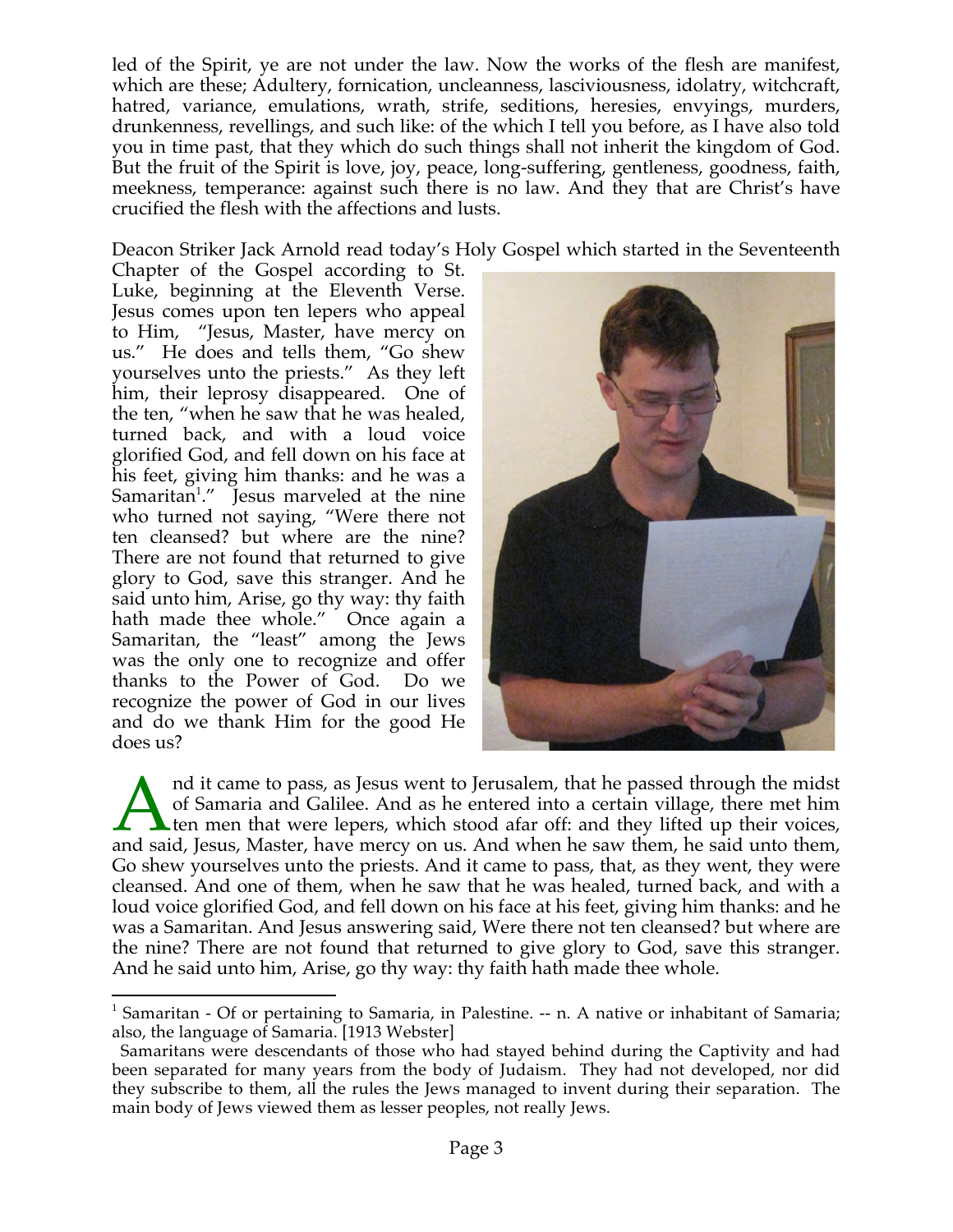## *Sermon – Time and Action*

Today's sermon tied the Collect, Epistle and Gospel together and is partly contained in the forewords above.



Today we talk consider The Law and how it failed to solve the problems of the people it was designed to help and think about how getting around technicalities is different that doing what is right.

Consider the words of the Collect, "…give unto us the increase of faith, hope, and charity; and, that we may obtain that which thou dost promise, make us to love that which thou dost command …"

The Collects often are repetitive, in that we ask the same thing, week after week in differing ways. Why is that? Sadly, we have the same needs and the same

failings week after week. We are WEAK, we need God's STRENGTH. Today, we ask Him to help us, through the Holy Ghost, to increase our faith, to help us love what He wants us to do, to make His Wishes our wishes. To make us want to follow Him that we might gain the prize which He has promised us. That prize has multiple aspects, first and foremost eternal life which begins when we accept it, not when we die. Second, as a benefit of that eternal life, we live our lives here in far greater happiness than we would otherwise. We have peace of mind, as well as a better physical life. If we can but just put our hearts in His Heart.

That brings us right in to Paul's Letter to the Galatians, and us! We need to walk in God's Word and in His Spirit. We need to put aside the things of this world which are not in accord with the Way of God. If we are of God, then we will act of God, then only will we be of God.

What is important is not what you were born to, for we were all born to death. A king is born, a king dies. We are born into this world, our body will die in this world. Yet through the grace of the King, we live on. There is much conflict in us, look at all those "fun" things Paul lists in the Epistle. Those "fun" things do not bring happiness, they really just bring us closer to death. We all struggle with fun and happiness, two words that often do not mean the same thing.

Yet, God has the answer for us. He sent His Son to bring it to us. Who will listen?

The only people who listen are those who are in need, hurt, pain and despair. Often it is because they or one of their loved ones are ill or injured, perhaps near death. Perhaps they are unemployed or undergoing some family upheaval. Their situation is less than perfect. They need help and they know it. In their own mind, they are the Samaritans of this world. It was no accident that Jesus oft cast Samaritans as the stars of his parables and stories. It is also no accident that Jesus parables and stories center on actions, not words, thoughts and meditations. Actions are who you are. Without action, there is nothing. "Those who believe on me keep my commandments." Actions!

Yet, those who turn to God in "need" are no different than each of us. To quote Paul,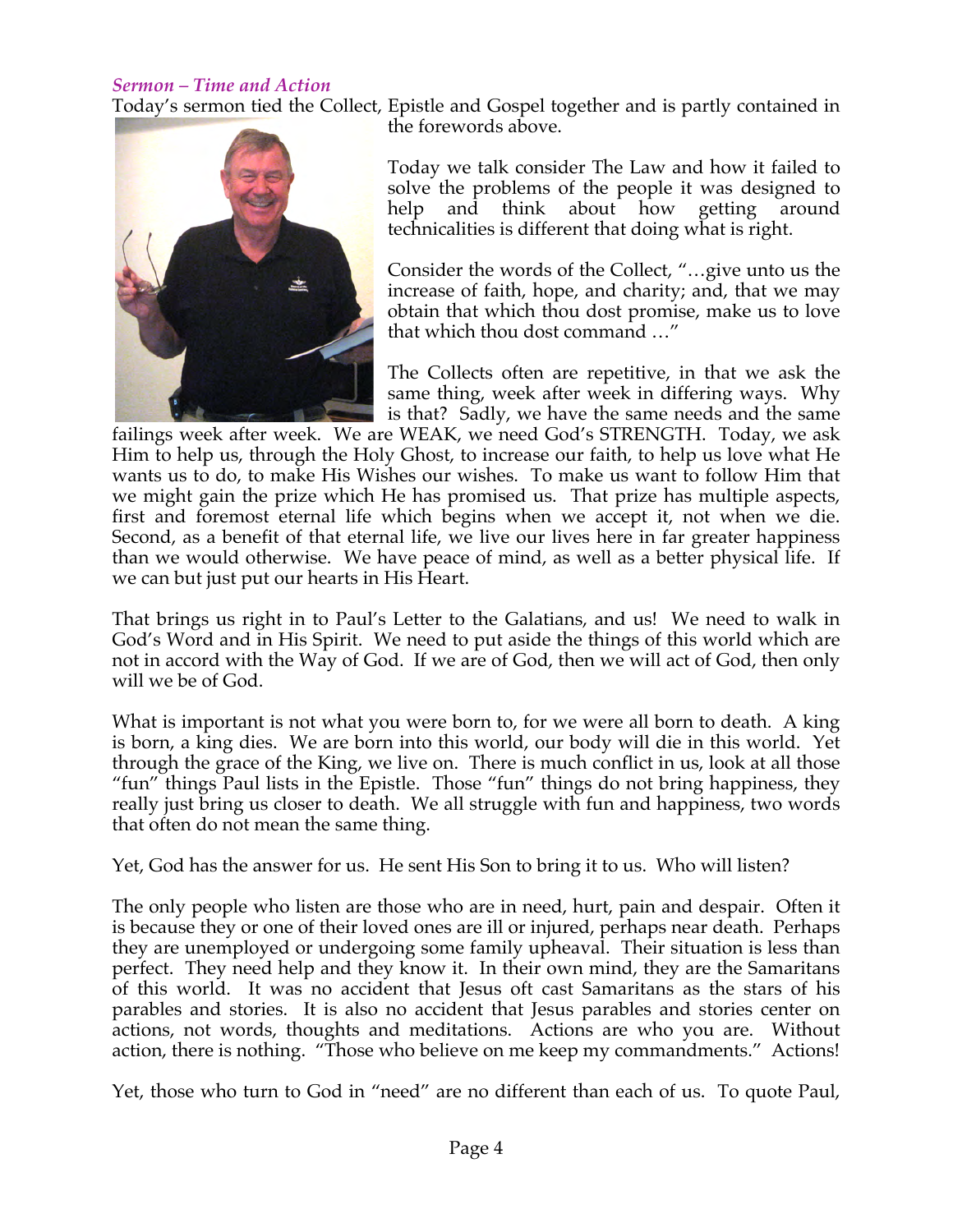"None are perfect, all fall short." We, each and every one of us, needs God's help. Perhaps some need it more, none need it less.

When Luke tells us of Jesus and the ten lepers whom He heals and only one expresses thanks, do you think he is only telling of lepers?

In a sense are we not all lepers, outcasts with unhealable conditions? We cannot be healed by this world, yet there is One who can heal us and will if only we appeal to Him, "Jesus, Master, have mercy on us." We pray to Him every day, He listens every day.

Through our Lord, God is there for each of us if we will accept His help. When He gives that help, how do we react? Frankly most of us just think it our due. We oft fail to give thanks for all that He gives us.

Even if we get an answer we don't expect, do we thank Him? What if we get an answer do we thank Him?

Like the lepers only one in ten will show thanks for the mercy and help given them. In the case of the lepers, it was the Samaritan<sup>2</sup>, showing that fancy dress and rules are not as important as doing what is right and being grateful for what we are given.

Are you part of that 10 percent?

Remember, it is Please and Thank You that are the magic words, not Please and I don't have time for you.

#### **Be of God - Live of God - Act of God.**

#### *Bishop Ogles' Sermon*

We are oft fortunate to get copies of Bishop Jerry's sermon notes. Today is one of those

Sundays. Today's sermon starts off with the collect, and like always, it will give you a lot to consider in your heart.

#### **Sermon Notes**

Fourteenth Sunday after Trinity 9 September 2012, Anno Domini, as preached for this Sunday in 2011

The Fourteenth Sunday after Trinity.

*The Collect.*

**LMIGHTY** and everlasting God, give unto us the **ALMIGHTY** and everlasting God, give unto us the increase of faith, hope, and charity; and, that we may obtain that which thou dost promise, make us to love that which thou dost command; through Jesus Christ our Lord. *Amen*.



 $\frac{1}{2}$  $2$  Samaritan - Of or pertaining to Samaria, in Palestine.  $-$  n. A native or inhabitant of Samaria; also, the language of Samaria. [1913 Webster]

Samaritans were descendants of those who had stayed behind during the Captivity and had been separated for many years from the body of Judaism. They had not developed, nor did they subscribe to them, all the rules the Jews managed to invent during their separation. The main body of Jews viewed them as lesser peoples, not really Jews.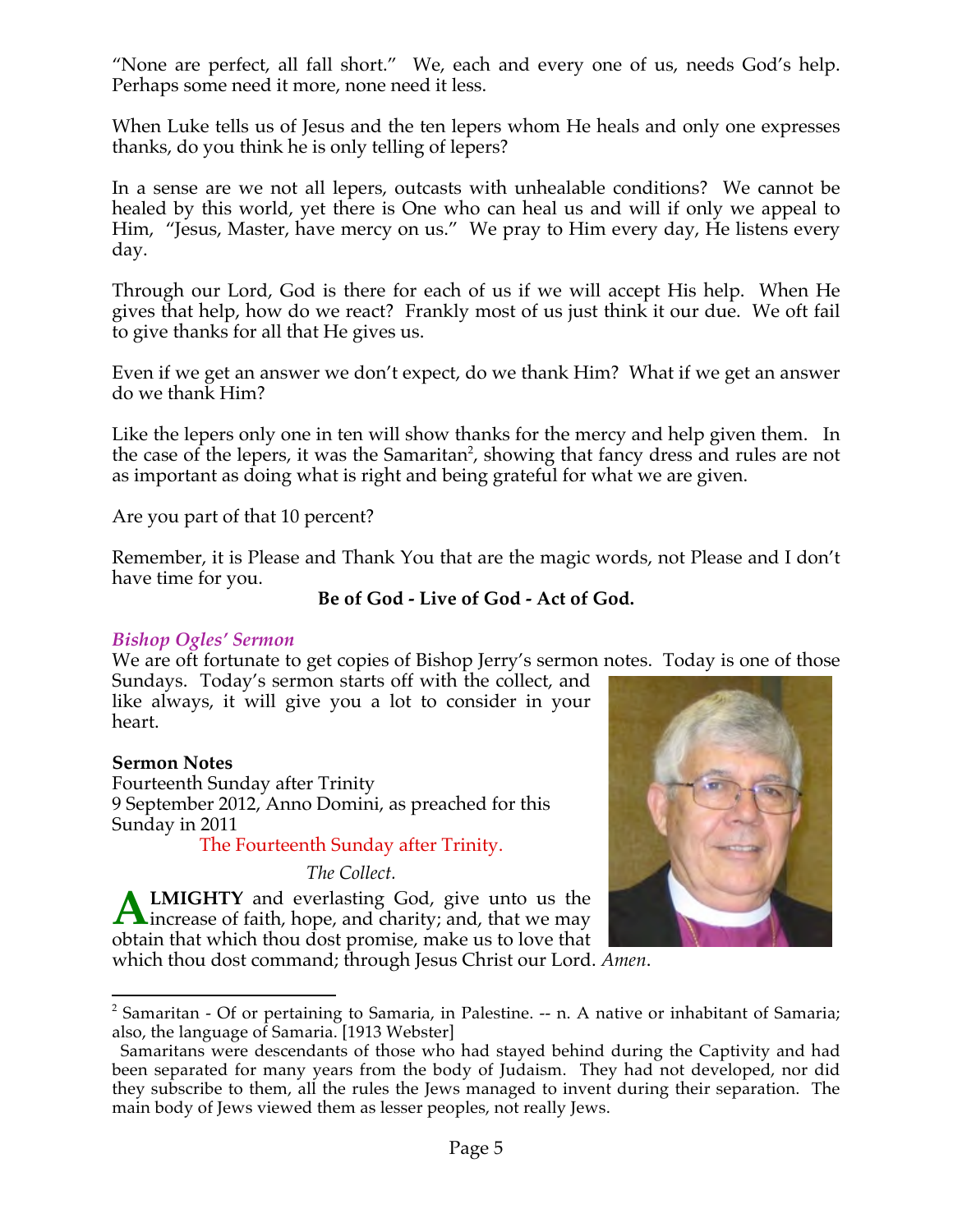*ND it came to pass, as Jesus went to Jerusalem, that he passed through the midst of Samaria and Galilee. And as he entered into a certain village, there met him ten men that were lepers, which stood afar off: and they lifted up their voices, and said, Jesus, MD* it came to pass, as Jesus went to Jerusalem, that he passed through the midst of Samaria and Galilee. And as he entered into a certain village, there met him ten men that were lepers, which stood afar off: and they li *unto the priests. And it came to pass, that, as they went, they were cleansed. And one of them, when he saw that he was healed, turned back, and with a loud voice glorified God, and fell down on his face at his feet, giving him thanks: and he was a Samaritan. And Jesus answering said, Were there not ten cleansed? but where are the nine? There are not found that returned to give glory to God, save this stranger. And he said unto him, Arise, go thy way: thy faith hath made thee whole***.** (Luke 17:11-19)

Among very many other blessed truths in today's text is one stark truth that stands out like the Sun at noontide on a clear day: that truth is the importance of GRATITUDE!

What is gratitude then? Gratitude is the direct and natural result of Grace! The composition of the Universe that God has made is a splendid and perfect example of a closed system (Space-Time Continuum) in which every object of its composition conforms to the perfect laws of nature and of nature's God. The Sun, Moon, and Stars, obey the natural laws of inter-gravitational pull and balance which forces them to remain in their respective orbits or trajectories. We see the same laws respected in the plant kingdom. An apple seed will always produce an apple tree and never a peach. The animal kingdom as well adheres strictly to the laws laid down by God in their propagation. Sheep will always, as God commanded, reproduce after their own kind. This signals a great reciprocity in the natural creation; however, man is an exception to the general laws of behavior among men and his interaction with all other aspects of Creation. Man, unlike other creatures of the animal or vegetable world, has will and reason. God has deemed this essential if man can possess the gift of love for love must be a result of will. So, we will observe in today's sermon text that gratitude is a function of will and, ultimately, of love itself.

**AND it came to pass, as Jesus went to Jerusalem, that he passed through the midst of Samaria and Galilee**. I love the casual manner in which God introduces a great event as if it is simply a thing that happens by chance along the way; but it is not! The usual route of Jewish travelers was to avoid passing through Galilee and, especially, Samaria (due to the ill-winded assumption that these people were ¡®less clean' than the Jews). Jesus did nothing by *accidental* incident. He was well aware that ten men awaited His coming at a *certain village*. It is unlikely that the men themselves knew of a surety of the *arranged* meeting, but Christ knew that He would perform a great act of healing at this place.

**And as he entered into a certain village, there met him ten men that were lepers, which stood afar off: and they lifted up their voices, and said, Jesus, Master, have mercy on us.** Now, we will all understand, I am sure, that leprosy was no disease lightly to be taken. It was a slow and cruel killer. The flesh of its victims literally rotted on the body causing limbs, ears, and even noses to be eaten away. Theodor was putrid and unbearable. Slowly, by increasing miseries, it brought its victims to the long home (grave). There was no cure for the disease in the arsenal of man's medical knowledge and resources. The disease could not be hidden from others due to the emitted odor and the marred features of its victims. They were shunned from the public and cast out into colonies apart. If a non-leper approached, they must shout "Unclean, Unclean!" And the leper in whom the plague is, his clothes shall be rent, and his head bare, and he shall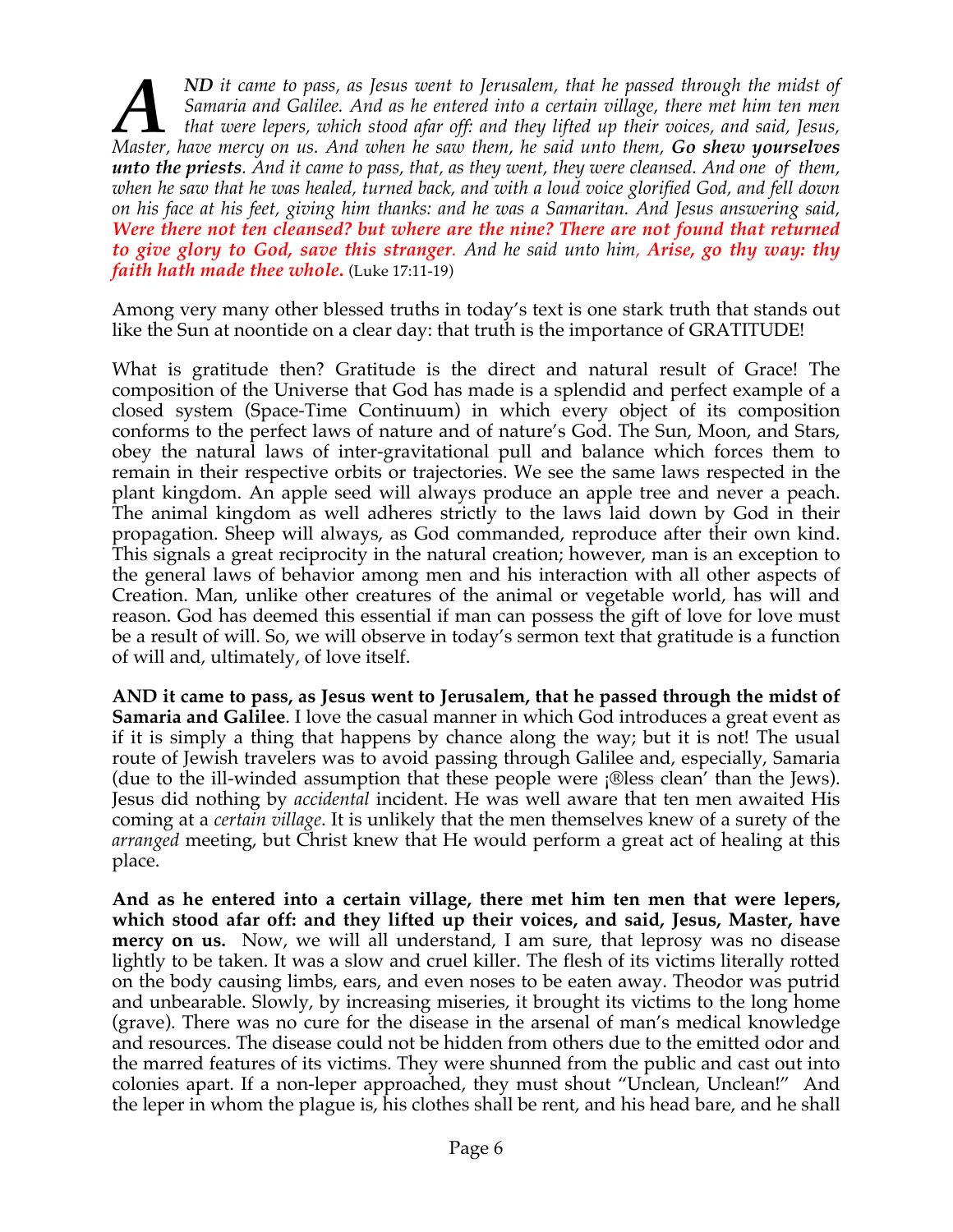put a covering upon his upper lip, and shall cry, Unclean, unclean. All the days wherein the plague shall be in him he shall be defiled; he is unclean: he shall dwell alone; without the camp shall his habitation be. (Lev 13:45-46)

What a horrible existence was this! It is, in a great many points, exactly like sin. It is putrid, disfigures our persons, alienates us from the family of God, and, in the end, it murders its owner.

There are volumes of books written about *effective* prayer, but if you would like to know a good and simple prayer that brings results, observe the prayer of the lepers: "Jesus, Master, have mercy on us." How did these men know that Jesus was among the approaching throng? We are not told, but they must not have ever seen His face before, and even now they stand afar off. I believe that they may have heard a rumor of His coming and that rumor, combined with an insight from on high, gave them a conviction of Him. To them, He was Jesus, Master! You will observe that they asked for no specific healing or grant of favor only MERCY! This, too, is the perfect prayer of the sinner. Nothing else will profit the sinner ere MERCY is granted him. Of what is MERCY made? The answer, of course, is all of GRACE. Mercy comes not as an entitlement, but as a free grant of goodness (Grace).

**And when he saw them, he said unto them, Go shew yourselves unto the priests**. Immediately upon sighting the need, Jesus provides the cure. Of course, the Kingdom of Heaven requires reciprocity of faith in its provisions of Grace. I am amazed at the simple faith of these ten lepers in responding to the counsel of Christ to Go and shew yourselves unto the priests. To what end? They knew, as surely as all in the party of Christ, that the leper must be pronounced clean by the priest in order of re-admittance to society. These men, not yet being noticeably healed, immediately began their journey to the priest in OBEDIENCE to Christ. Our faith requires us to be obedient to God, not to our own desires and reason. Once these lepers embarked, the healing began. Just as Naaman was wholly healed on the seventh dip into Jordan waters, so were these lepers when they responded to the Lord in FAITH. **And it came to pass, that, as they went, they were cleansed.** *and it came to pass* How common in tone, but exceptional in result! It was not their walking that resulted in healing, but their faith and response in Christ.

**And one of them, when he saw that he was healed, turned back, and with a loud voice glorified God, and fell down on his face at his feet, giving him thanks: and he was a Samaritan.** The actions of this poor leper could cause a mighty warrior to weep with humility. This leper believed God. This leper obeyed God. This leper was healed by God, and he KNEW it! No longer was his first priority to go to the Priest and be pronounced clean! His very first priority was to run to that One who had made him clean. He turned back from his own purposes and objectives to those of God. With a louder voice than that used in begging for mercy, he glorified God. He fell on his face at the feet of the Beloved Son of God and gave thanks. Have you ever felt so miserably dirty from sin and pleaded the mercy of God, and then been granted cleansing and forgiveness? There are certainly sins in everyman's life at some point which should compel him to the pleading.

The other nine lepers got what they desired healing of body, but only one came back to return praise and thanks to the Healer. The Author, noticeably and with purpose, informs us that this one leper who returned to give thanks was one of those hated Samaritans. Why are we so frankly told this? What does it add to our understanding? It informs us that none are beneath the merciful favor of God to heal and forgive. It is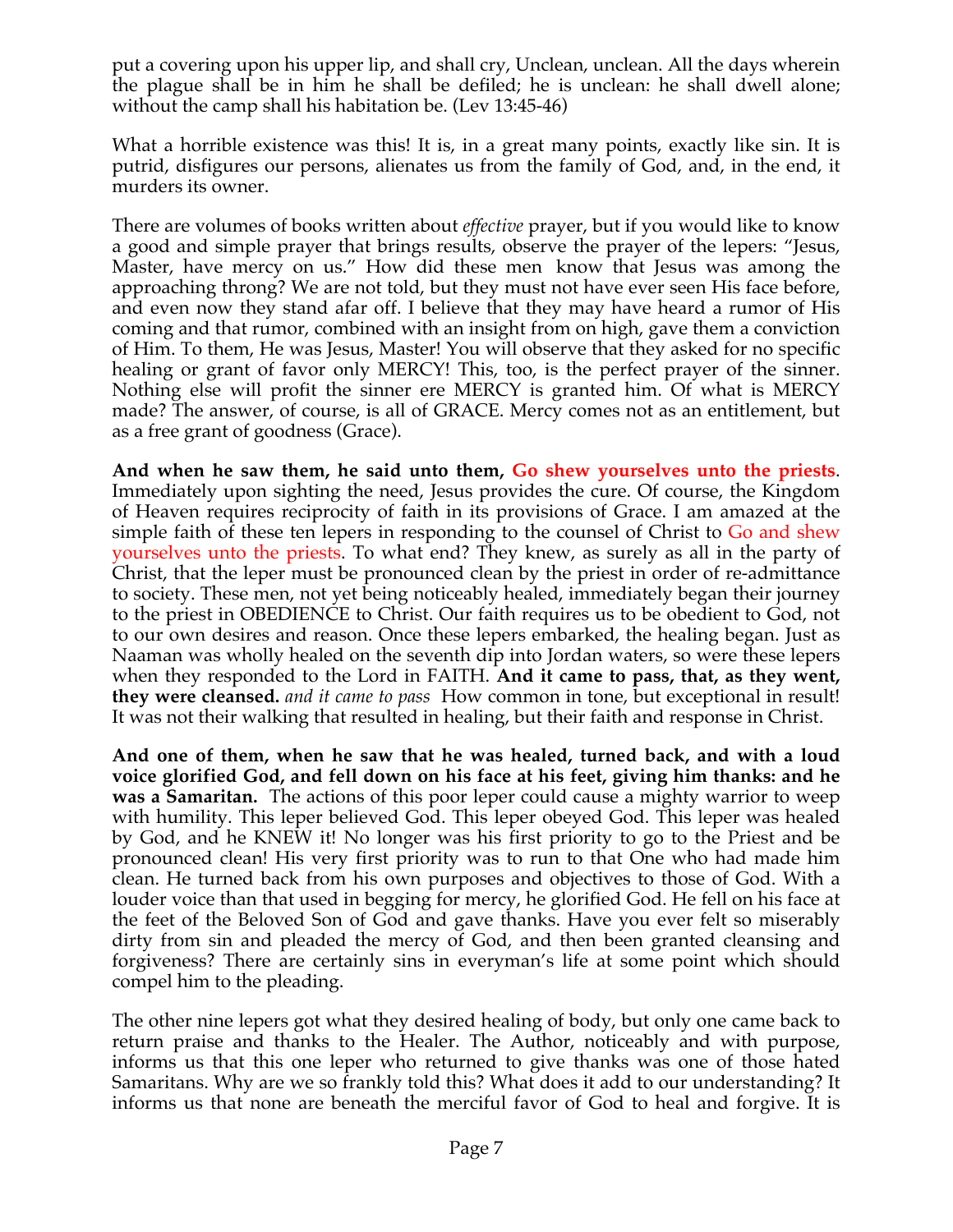often the one who stands in the lowest esteem of man that may rise to the greatest regard of heaven. **And Jesus answering said, Were there not ten cleansed? but where are the nine?** Where are the other 90% who have received the grace and mercy of God besides this 10% who have returned to give thanks? Does this not speak to the great body of ingrates who occupy the pews of America's churches every Sunday? One is kneeling at the feet of Christ, the other nine have separated themselves from Christ once their desire is granted. What a shame and a testimony to ingratitude! **There are not found that returned to give glory to God, save this stranger.** Quite often it is the stranger that becomes a more worthy child of God than those who have been received into the family of God from their youth.

There is grave counsel in the final words of our Lord to the Samaritan stranger, but also to us: **And he said unto him, Arise, go thy way: thy faith hath made thee whole**. Do you grasp the significance of this last clause? **Thy faith hath made thee whole**. The faith and gratitude of this one leper has made him not only well of leprosy, but whole in every other way! To be wholly well is to be cured of the greatest disease, and that disease is not even the deadly sin of leprosy it is the deadliest of diseases from which no man can recover except by the grace of God! That disease is SIN!

Please observe the difference between the one leper who was made whole in every whit, and the nine who were only cured of the immediate and most apparent malady. The difference was the GRATITUDE expressed by the one who returned to praise God and return thanks. How often do we pray for a cherished blessing and, when it is granted by God, we go our way into the world without returning on bended knee to give thanks for the grant? All that God gives is a result of GRACE. All that He expects in return is GRATITUDE!

In the natural Creation, we observe that all material bodies conform to the physical laws put into place by God at the instant of Creation. Gravity is in effect twenty four hours per day. Darkness will always immediately flee from the presence of light. Sound will always travel through the medium of space via wave lengths. Electrical current will always require are turn in order for electrons to move from a positive to a negative pole. If the ground return is interdicted, the current ceases to flow. This is just like Grace. God freely grants grace to those of us who can never merit it, but God will not blindly grant grace to those who are unwilling to express gratitude for it. Gratitude is a function of Grace. If the return line (Gratitude) is interdicted, the current (Grace) will cease to flow.

I will relate here an explanation of Grace I found in my father's papers whom he credits to an E. Williams:

Gratitude is a temper of mind which denotes a desire of acknowledging the receipt of a benefit. The mind which does not so feel is not as it ought to be. When the apostle Paul says of the heathen, "Neither were they thankful," he seems to stamp the sin of ingratitude as peculiarly odious. But, like every other grace which is required of us, virtuous gratitude depends, in part, on right views. A right view of benefits received, of the source from whence they flow, and of our own demerit, has a direct tendency to excite gratitude; and while the mind is influenced by sovereign grace, this will be the pleasing effect. The devout Christian surveys the sovereign benevolence of the Creator in every person, in every object, in every quality, and in every event. Sovereign benevolence forces itself on every sense, and pervades his grateful heart. And then, when he extends his views to a future state, and contemplates the operations of grace sovereign, distinguishing, efficacious grace he is melted into reverential awe and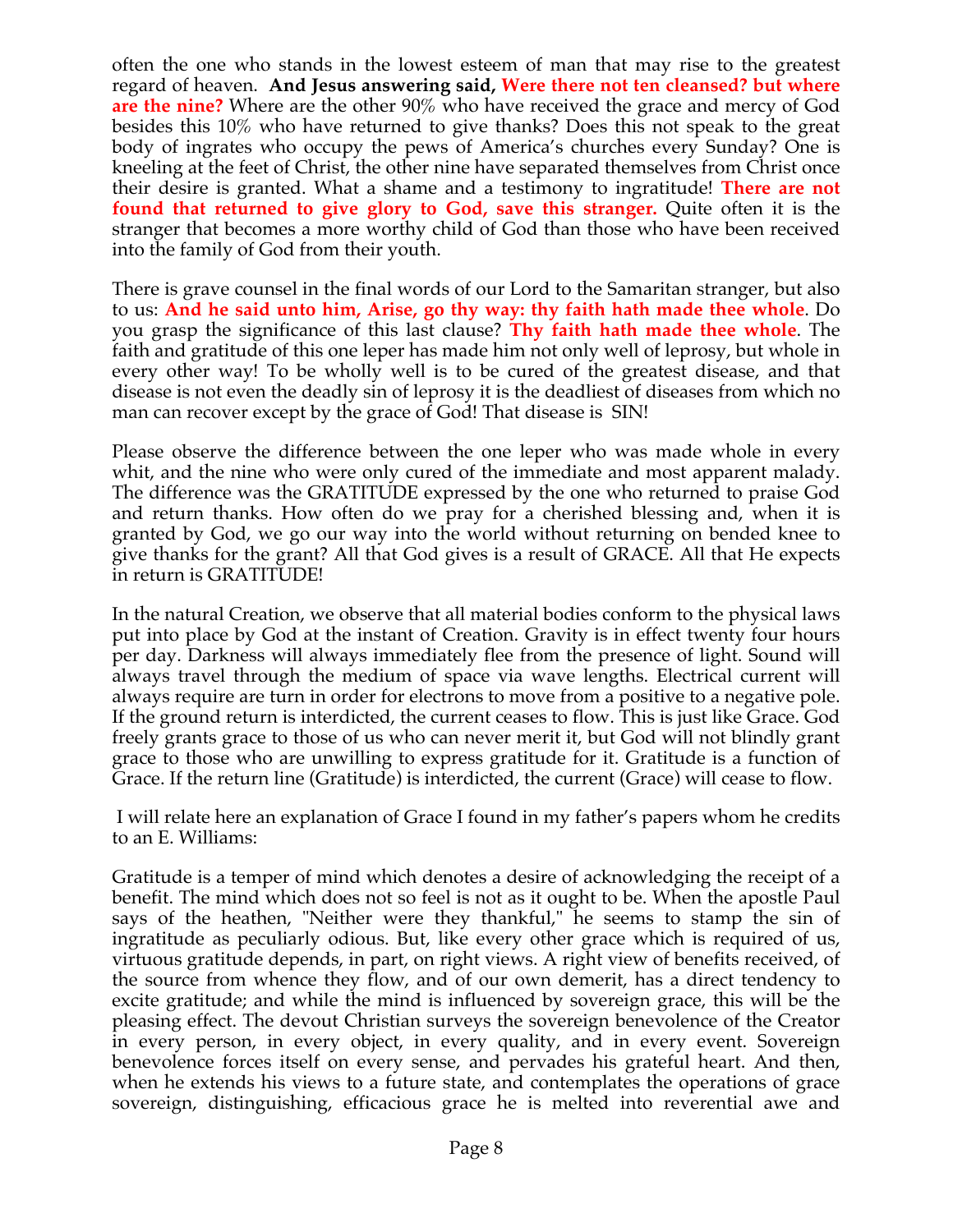grateful praise, and exclaims, "Why me, Lord!"Glory, everlasting glory to Him that sitteth on the throne, and to the Lamb of God that was slain, who hath redeemed us to God by His blood, and hath given us the earnest of His own inheritance.

We have this from the good John Flavel concerning the opposite side of the coin - Grace: There is many a learned head in hell. Gifts are the gold that beautifies the Temple; but grace is as the Temple which sanctifies the gold. One tear, one groan, one breathing of an upright heart is more than the tongues of angels.

If we would pray for grace, we must express gratitude after its giving. Do we?

### *New Nametags*

We had no new nametags today.

# *After Church Hospitality*

Sadly, no after church snacks. The same story every week, is it not? The fact is that we are supposed to be on a low carb diet and there really aren't any low carb snacks that appeal to us. So, with no fatted dog nut in sight, we headed to the next little village for Greek Food, Hap and Jack had hamburgers, though. Fatted dog nuts next week! We are hoping between now and next Sunday some invents no-carb dog nuts.

After church goodies providers as currently signed up:

| Date              | <b>Name</b>                                                     |
|-------------------|-----------------------------------------------------------------|
| 9 September2012   | <b>Opportunity Available - Fourteenth Sunday after Trinity</b>  |
| 16 September 2012 | <b>Opportunity Available - Fifteenth Sunday after Trinity</b>   |
| 23 September 2012 | <b>Opportunity Available - Sixteenth Sunday after Trinity</b>   |
| 30 September 2012 | <b>Opportunity Available - Seventeenth Sunday after Trinity</b> |

*People in our Prayers* - http://faithfulcenturionprayerteam.blogspot.com/

### **Why? Prayer is an extremely important activity.**

It is not that God knows not our needs, for He surely does. Yet, Jesus commanded us to ask God for those same needs. In addition to the obvious of asking God for help, offering thanksgiving and the like, prayer helps us focus our thoughts on how we might do God's work.

The Prayer Team of the Church of the Faithful Centurion was established to help our members and fellow Christians pray for those in need and to give thanks as well for the blessings we have been granted.

### **Who can be on the list? Do I have to be a member of the Church of the Faithful Centurion to be prayed for?**

No! The only qualification to be on the list is that you want our prayer team to pray for you. We are Christians and are happy to pray for you, no matter who you are. If you want help from God, you are our kind of people.

### **What is the commitment from the prayer team?**

Each member of the team will pray for the desired outcome at last once per day.

# **How do I get myself or someone else on the prayer list?**

You can email one of the prayer team leaders: Jack - jack@faithfulcenturion.org or Dru dru@ faithfulcenturion.org, or call the church office at (619) 659-3608 or fill out a prayer card at church.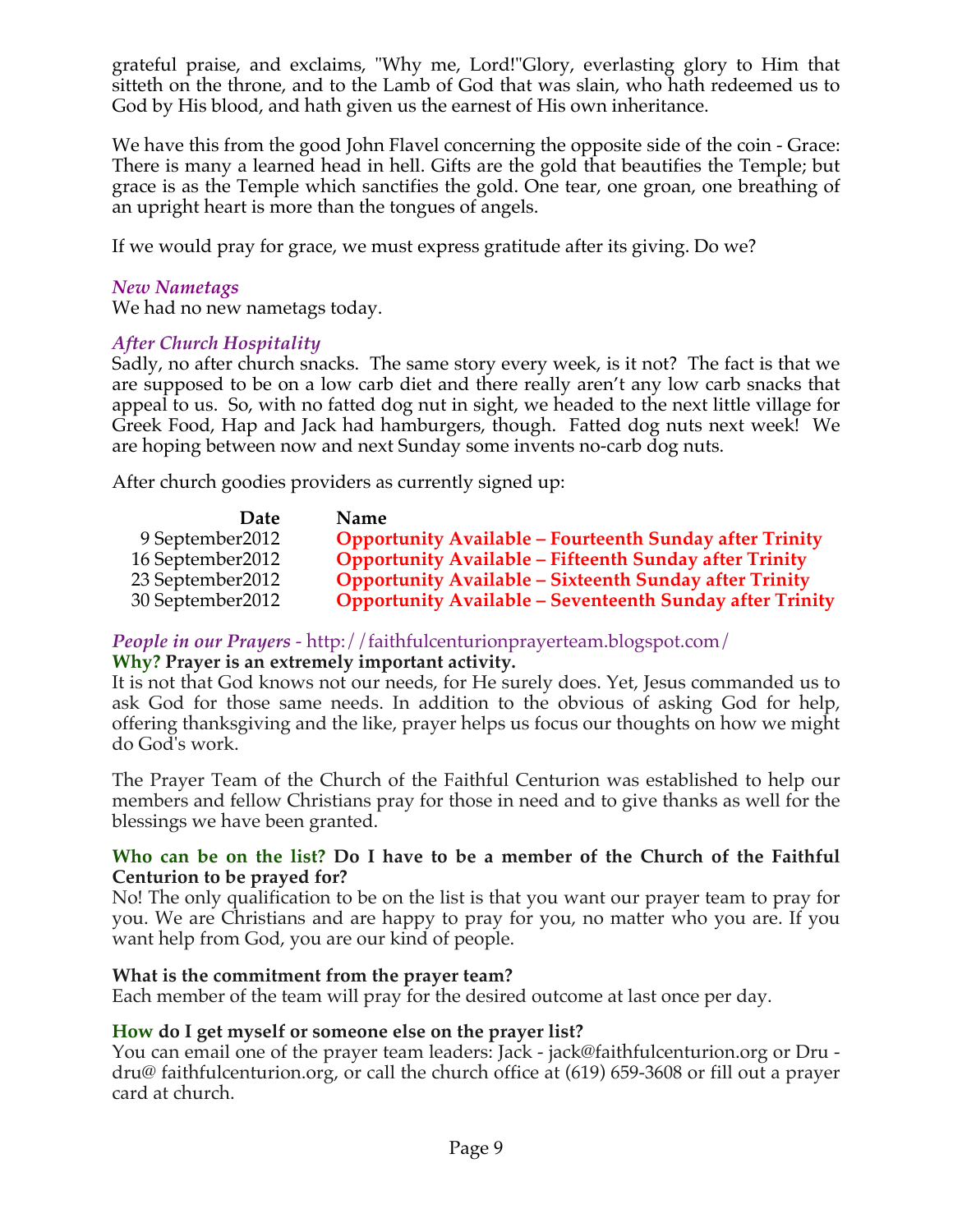## **What should I ask for?**

Depends on what you want. Some people merely want God to be asked to heal their ills and be mentioned by their first name, others want a specific outcome and / or have more of their personal information known to the team. Ask for what you want. It is your desire and need for prayer the team is attempting to meet. For typical examples, see the list below.

### **Updating the Team**

If you are on our prayer list, or if you have submitted a person that you have asked us to pray for, please update one of the team members or Hap in person, by telephone or email. It helps to be able to pray specifically for these individuals including their specific needs; plus if they get better, it is nice to give thanks!

Please note that on the yellow (maybe green or orange if you get an old one) cards at church, you can ask that those to be prayed for have their names disseminated to the prayer team. Those names will be said in church and appear here. Or, you can ask that their names and purpose be kept confidential, then only Hap will know to pray for them.

### *Prayer List Notice – If you have someone on the prayer list and their needs have changed, please let us know. We'd like to update our prayers to reflect the need and most important to give thanks!*

## *Travel*

No travel this week!

## *Move*

- *Ryan Hopkins* has moved to Dillsburg, Pennsylvania, to study Dressage Riding through June 2013. Please pray for God's guidance in his life as he works and studies.
- *The Thomas Family* is on a short tour assignment in Guam through August 2013. Please pray for the assignment to continue to go well for Kurt and for Mary and the kids to make new friends. In particular pray that Kristyna and Mitchell will develop good friends and school mates there so as to further their development as both Christians and citizens. Things seem to be going well where the sun rises on the United States, so keep praying! Give thanks and ask for continued good developments.

### *Marriage*

*Ali Arnold* and *Albert Esquivel* were married on 3 August 2012. They are now on their honeymoon in Kauai, on return the Esquivels will make their home in El Cajon, California, almost exactly equidistant from their respective parents. They ask that you pray for God's guidance in their lives as they move from being two individuals to a single unit and help them to form their new family.

### *Homebound or Infirm*

*Norma, Sara's mother* is in a state of deteriorating health, both physically and mentally, with both onset dementia and Alzheimer's. On 30 January 2012, she broke her hip and had a partial hip replacement. She is not doing well, but has decided she would like to live a bit longer. Please pray Norma might come back to God and for peace of mind for her and the ability for both Sara and her mother to put their cares and worries on God's shoulders so they can deal with the many problems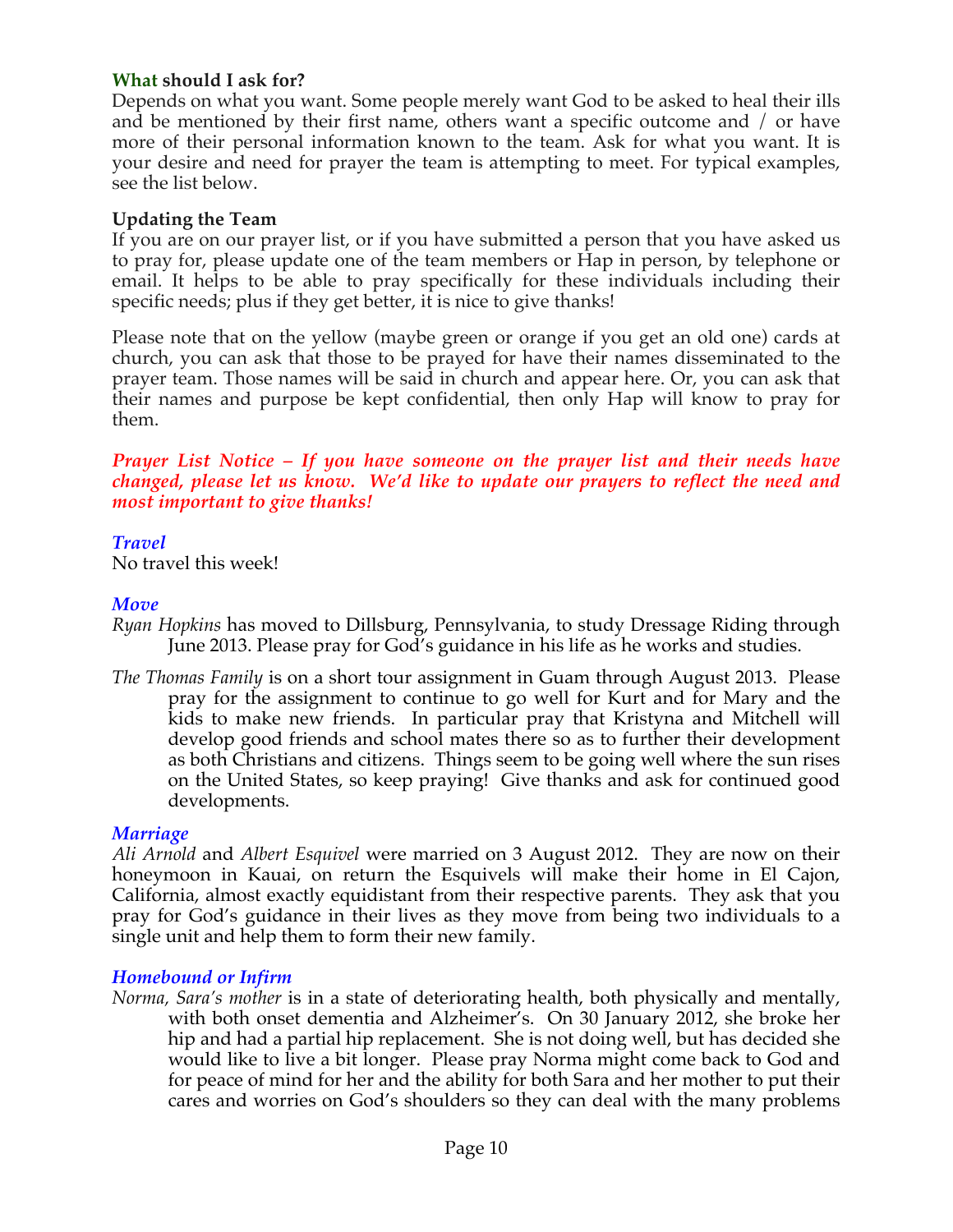involved.

# *Departed*

- *Morris Martin, 91,* passed away on Monday 16 July 2012. His son Paul was with him as he left for home, for which all are grateful. Morris was comfortable in our Lord. While he will miss his family here on earth, he was grateful for all the time the Lord has given him. Please pray for continued peace of mind for his family, in particular his wife of many years, his daughter Patty and son Paul. Pray for their trust in our Lord and for his family to let God carry their worries.
- *Elizabeth Brooks*, mother of Reverend Tom Brooks, Rector of All Saints Church in Pensacola, Florida, and Chancellor of the Anglican Episcopal Church. Mrs. Brooks passed away the morning of 6 July 2012, at after a long illness at 0130 EDT in Rochester, New York. Thankfully, her son Tom was in attendance for her final illness and at the time of her passing. She was born on 6 January 1920, and so was 92 ½ years old. Please pray for the repose of her soul, now safely in the arms of our Lord, and for the strength and consolation of Tom and her other children.
- *Robert "Bob" M. Hall* passed away the afternoon of 5 July 2012. Bob, a lifelong follower of our Lord, left behind children, grandchildren and great grandchildren who are a testimony to his work here. His family misses him, but rejoices in his freedom and happiness. Please pray for their comfort as they deal with the temporary separation, in particular remember Elaine, his wife of 65 years, who will miss him dearly.

# *In need of a miracle or understanding of God's Plan*

- *Todd* and *Kenny* have both been fighting osteocarcinoma for over five years and have been told their time here on earth is nearing its end, absent a miracle from God. Both are ready to go home and leave the pain, but would like to stay. Please pray for them and their families.
- *Colonel Bud Day's* cancer has returned. The outlook is not favorable. Bud has been an inspiration to all of us for years, this changes nothing. He is well at peace with our Lord and we all hope he stays with us for a while longer.

# *Healing*

- *Carol Stone*, the sweet wife of Mike Stone, longtime friend and colleague of Sara Simmons as well as Hap, was helicoptered to hospital with an ultimate diagnosis of severe bleeding on the left side of her brain. She underwent surgery and is has been in a coma since the operation. Carol has been moved to the Sacramento Kaiser Neurological Center. She has regained limited consciousness, which seems to be a good sign, but her prognosis is not clear. Please pray for peace of mind and trust in God for Mike, guidance for the medical team treating Carol and strength for Carol as well as faith and trust that she might recover fully and lead a long and healthy life to God's honor and glory. Sara who passed this request on asks that you pray in both faith and hope.
- Liz *Strauch* has a pineal cyst, which is causing various problems for her, headaches, dizziness and distress. It appears it can be drained, but she is very concerned and hesitant to do so. Please pray for guidance for the medical people treating her, as well as for Liz and her husband Ken.

*Lauralee Meade* underwent a lumpectomy on Friday after Thanksgiving. A further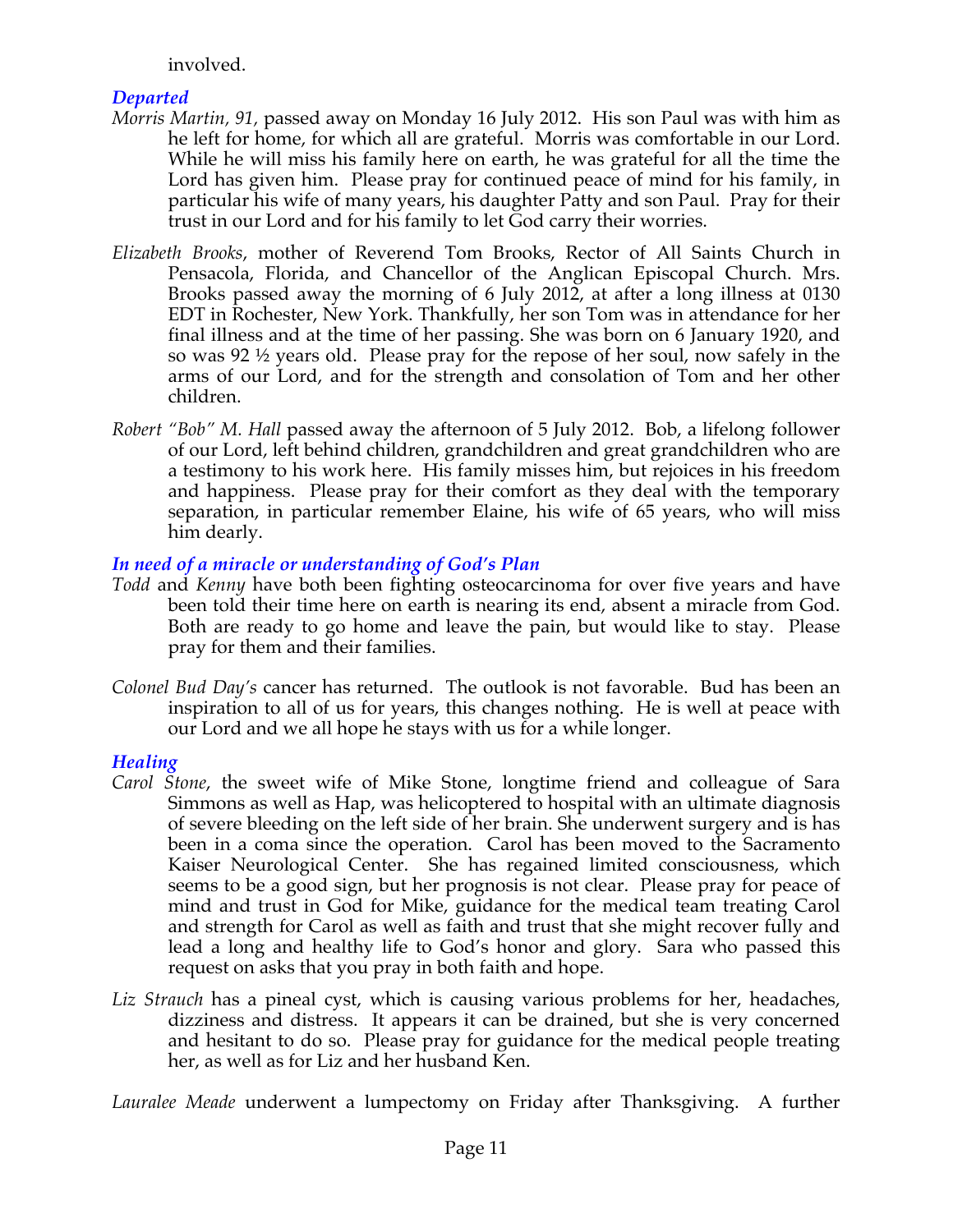anomaly has been discovered and she had additional preventative radiation treatment. Please pray for a complete remission of the cancer. Pray also Lauralee will maintain her great attitude and trust in God.

- *Kevin Gerhart* discovered cancer on his neck. They have not found the primary site and his doctors are trying to find the source site. In the mean time, he is undergoing radiation and chemotherapy. Please pray for the medical team treating Kevin that they might pay attention, do their very best and find the source; that the treatment might be successful and he might live a long and healthy life to His honor and glory. Pray also for trust in God and peace of mind for Kevin, his wife and family.
- *Gil Garcia* had surgery at the VA hospital in Long Beach. The surgery was successful, they are predicting a 12 week recovery time. Please pray for a rapid recovery for Gil, as well as peace of mind for Gil, his wife Mary and their family.
- *Sara Simmons* sustained a fractured right knee as the result of a fall on a slate patio. She is now in a leg brace, but is still challenged for mobility and undergoing physical therapy while trying to take care of her mom and her husband Bill. Please pray for patience for Sara and her husband Bill, as well as rapid and complete healing.
- *Bill, Sara's husband,* had a third abdominal surgery on 22 November 2011. This time the tumor was removed. Bill is having difficulty keeping the doctor's instructions, including taking a chemotherapy once a day for three years, radically decreasing the consumption of alcohol and eating properly, he is also having difficulty maintaining equilibrium, please pray for help for him to do all this. Please pray also that Bill might turn his heart outward to help those around him, as well as live a long and healthy life to the honor and glory of God. Pray also for peace of mind for Bill and his wife Sara.
- *Kay Denton* (Mrs. Kay) got a blood clot, which affected two of her fingers. She underwent an angiogram which seemingly had the desired result and the Eveready Bunny rebounded once again. Please pray a prayer of thanksgiving for the positive outcome and pray for continued peace of mind for Mrs. Kay and her family. Give thanks for her trust in the Lord and her positive attitude.
- *James L. Cavanah* had surgery the afternoon of 10 February 2012, to remove two small but cancerous tumors. James is a minister with the AOC in Savannah, Georgia. Please pray for his recovery and remission from the cancer. Give thanks for the surgery and pray for both him and his family to allow God to carry their worries while he recovers.
- *Dotty Valkenaar* had successful surgery for a shoulder ligament problem on 28 February 2012. Physical therapy seems to be working, but is painful. Please pray for continued recovery and peace of mind through trust in God for Dotty and Lew, her husband, as well as their entire family.
- *Steve Sundberg* had a heart attack after Easter. After some time, the medical team treating him decided he was not a candidate for stents and a five-way heart bypass was performed the week of 6 June 2011. Please pray for his complete recovery and for his three children and family who are very worried about him, pray also for his trust in our Lord and for both him and his family to let God carry their worries while he recovers.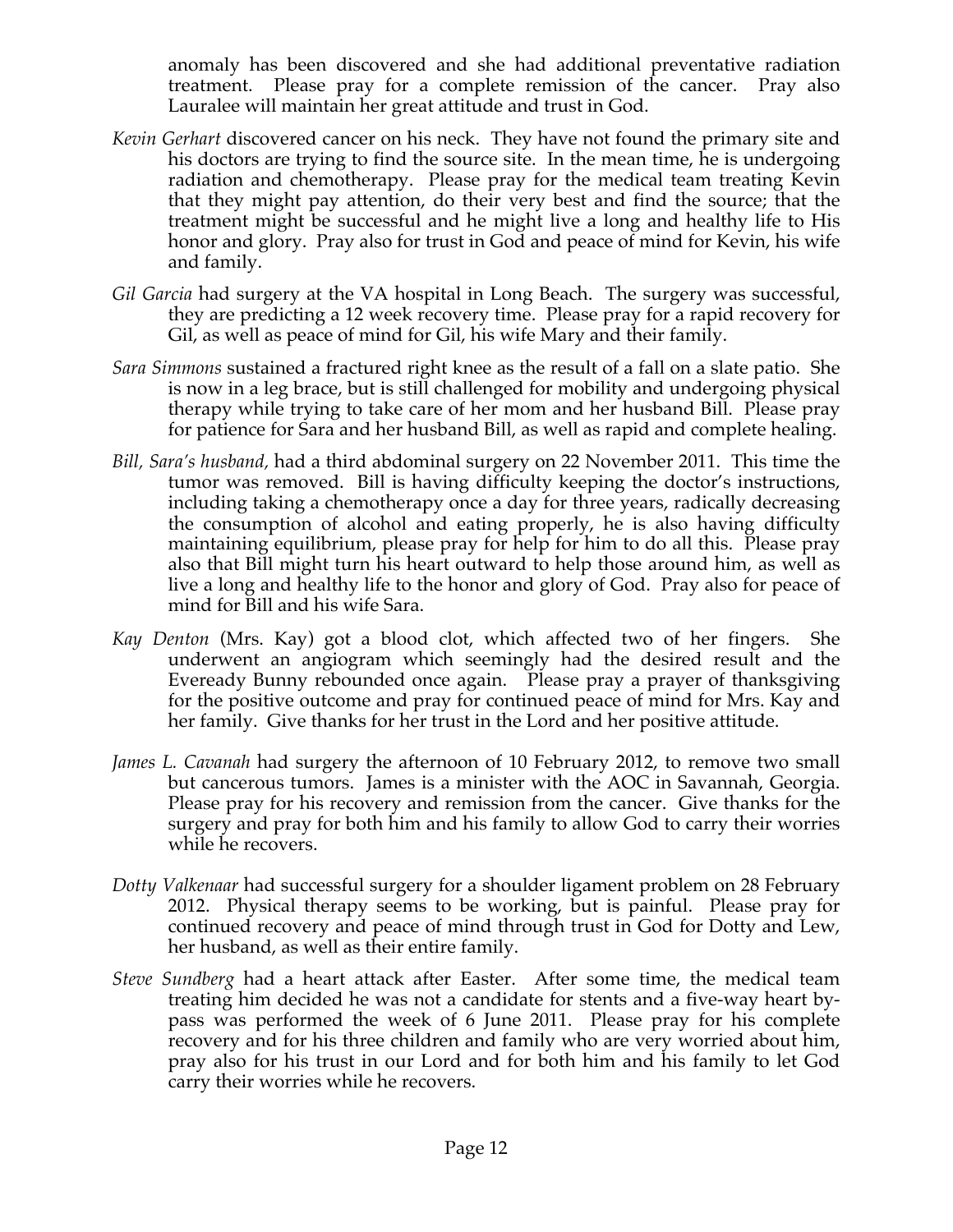- *Matt Alcantara*, age 15, has Osteosarcoma (bone cancer), a very rare and often lethal form of cancer with limited treatment options. This is a disease that is about 90 percent fatal in a couple of years. He has no hip joint on one side, but he walks and swims! Courage? Guts? You bet! Matt and his mom just came back from Houston at the Cancer Center for what was hoped to be a routine every four month bone scan. The scans were done on schedule, but a couple of new spots showed up. After Matt's San Diego doctors conferred with the Houston doctors to figure out what these spots mean, it turned out they are new and old injuries with no bad meaning. In effect they are CLEAN SCANs. Matt and his family ask you to give thanks for the super results. Please also give thanks for the great faith of Matt and his entire family. Their faith and trust is a wonderful example for each and every one of us. But, now is not the time to stop praying. Actually, it never is the time to stop praying!
- *Judith Clingwall*, is afflicted with Multiple Sclerosis (MS). She is currently in Laurel Place, an extended care facility in Surrey, British Columbia. Judith's condition has worsened recently. She is no longer able to stand, in fact she has a lot of trouble sitting upright. Judith is depressed and wants to go home to watch her birds, which given everything seems unlikely at present. Please pray for her to take an active part in her own life, for her strength, peace of mind, trust in God and remission of the disease so she might return home to her family. Pray also for strength for her husband Martin as he deals with all the problems and stress of Judith's situation.
- *Becky Madden* is paralyzed from the neck down as the result of a tragic shooting accident. Her husband is doing his best to take care of her; it is hard and he is learning the best he can. Please pray for further recovery for Becky, as well as strength and guidance for her husband.
- *Vince (age 15),* reoccurrence of Osteosarcoma, recent testing found a nickel sized tumor in his lungs. The doctors are consulting with a specialist in Houston. Please pray for guidance for the medical team and for peace of mind for Vince and his family.
- *Obra Gray* continues to take day by day. Please continue to keep Obra in your prayers, and give him the strength of knowing the Lord is with him and will never forsake him. Obra needs security of what lies ahead of him, and only the Lord can grant the solace to answer his prayer.

#### *Guidance*

*Sara* asks that you pray for guidance for her as she deals with the stresses of her family and life. Pray that she can separate those things which she can affect from those things which she cannot and give her grace to accept that she cannot do everything and can only change those things within her control.

*Jacquie* to open her heart to God and accept His Love and Grace.

*Hap* and *Ryan* both ask you to pray they might be able to trust God will help them make the right decisions at the right time and not to worry uselessly, to change those things they can change, accept those things they cannot change, sleep well to be able to do the correct things with a clear head and that they will open their hearts to the Holy Ghost.

### *New Position*

*Rev LTC Al Ryan* has been appointed Deacon-In-Charge of the mission parish of St.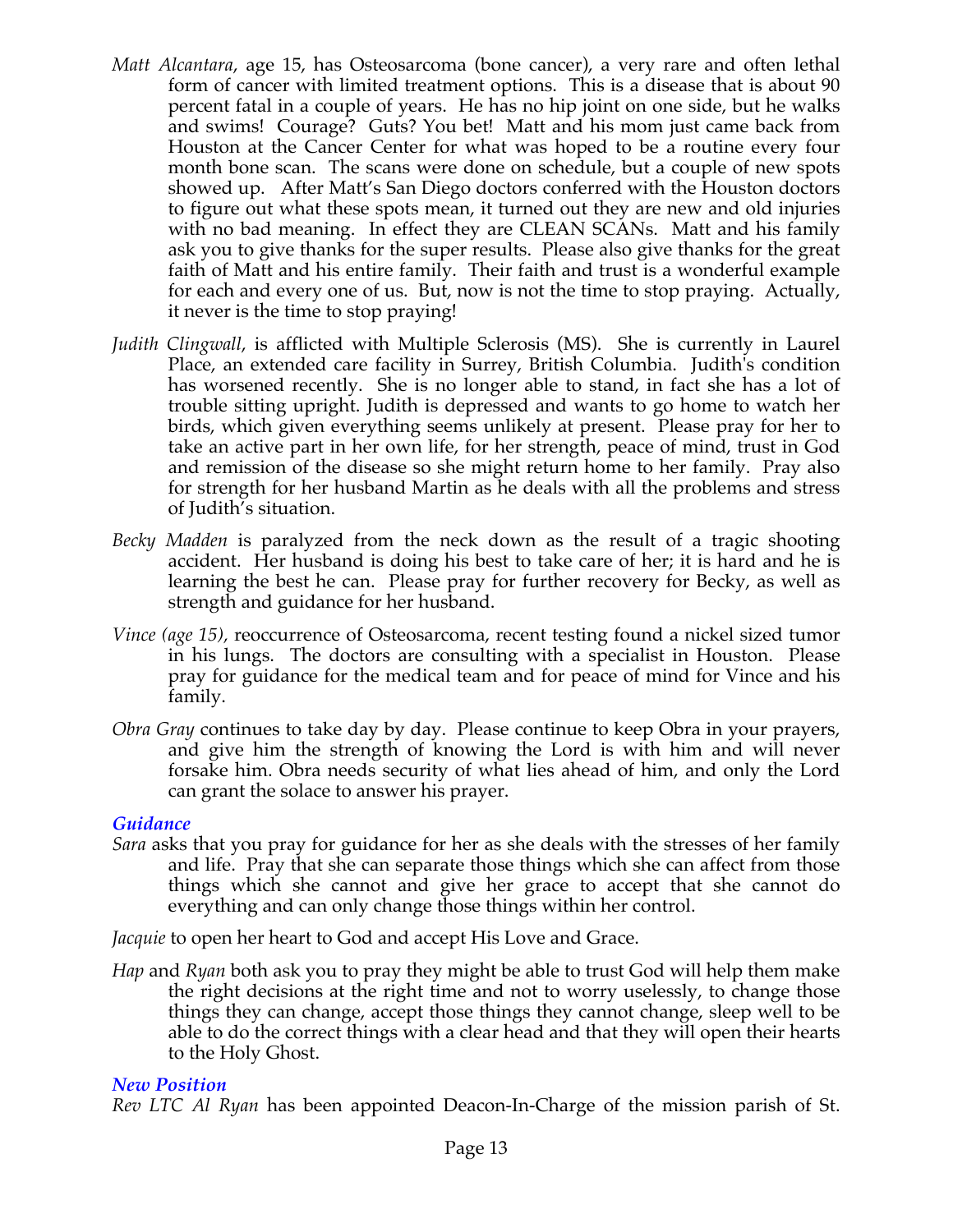Augustine of Canterbury Anglican Church, Anglican Church in America (ACA) parish in Old Orchard Beach, Maine. It is a small but growing mission, which has been plagued by clergy change. Al, the diocesan pilot, has been appointed for one year, during which time he is to help them identify what their needs are for a vicar. He has done this before and asks you to pray for God's help one more time; not only for himself, but for the parish.

### *Armed Forces & Contractors*

Airman Donny Patton (Kadena AB, Japan), Jordan (USMC – Fleet Marine Force - Pacific), Trevor (USAF - KC-10 Boom Operator), Trevor (USN – Whidbey Island, EF-18 Pilot), Kurt Thomas (USN – Guam)

#### *Thanksgiving*

*Hap Arnold* had an elevated temperature last Sunday and then Labor Day Monday, after consultations with the Medical Officer, he went to the hospital where he was given an IV antibiotic and admitted overnight (a seeming mistake) for a Urinary Tract Infection. Within 24 hours of the start of the antibiotics, he felt 100 percent better and is now feeling better than any time in the past year. He gives our Lord thanks and asks that you do also.

*Marianne* and *Nicole* give thanks for safe travel to England this past week!

*Sylvia Lee,* Sandra Lee's mother, has progressive lumbar stenosis and sciatica, which caused increasing pain in her back and weakness in her legs. Sylvia has already had mobility issues because of the strokes she had almost 20 years ago. Finally a series of injections helped and she is doing pretty well. Please give thanks for the great results.

#### *Persecuted*

Around the world, Christians are under attack, not only in the Muslim world, but from Hindus and others in India. Also, they are under continual attack in the name of "Separation of Church and State" in the western world, as it becomes actively atheist or pro-devil buddy. Please pray for God's guidance and protection for all persecuted Christians and those around them.

### *Various Special Requests*

- We ask that you pray, please ask God that the Holy Ghost might give you insight into how you might make the lives of your friends and family better. Remember helping others is not just those who you don't know!
- Please join us in praying that the *Free Teen Guitar Class* will be continue to be an opportunity for God to work in the lives of the kids and their families. Please ask God to guide the class to new opportunities to make Him known to others. Help us to let the love of our Lord shine through us into their lives, putting Him first, so that He might enter in to their hearts and lives.

### *Question that only you can ask*

What would you like to know about our history, what we believe, what we do or how we operate? Hap is looking for material for the continuing education class and *Thought for the Day* material. Help us help you. Please send your question to Hap so we all can get an answer. Just because you don't know the answer to your question doesn't mean you are the only one who doesn't know. But, if you don't ask, no one will know.

#### *I'd like to get a different point across or announce something*

If you have a different point of view, I would be happy to give you room to get your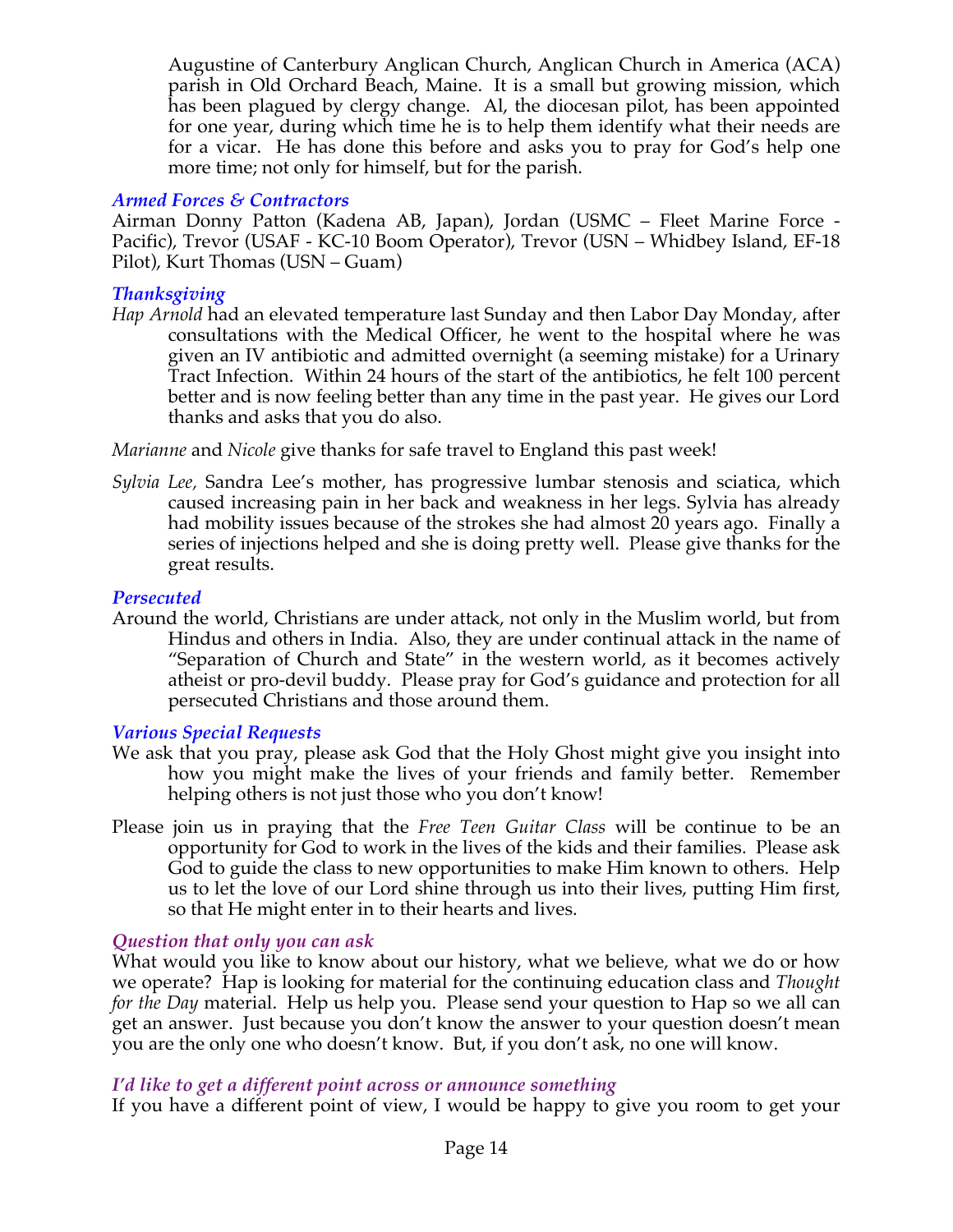point across. While this publication is my perspective on events, I recognize not everyone may agree and that some people would like to express their own opinion. If you want to write something, please forward your item to Hap (with a note as to whether or not you would like editing help) to: hap@faithfulcenturion.org.

# *Epistleers*

We post the list of Epistle Readers in the Sunday Report each week so you can either plan your attendance or your pre-reading as the spirit so moves you.

### **Date Reader**

| 16 September 2012 | Dru Arnold – Fifteenth Sunday after Trinity       |
|-------------------|---------------------------------------------------|
| 23 September 2012 | Dru Arnold – Sixteenth Sunday after Trinity       |
| 30 September 2012 | Dru Arnold – Seventeenth Sunday after Trinity     |
| 7 October 2012    | Dru Arnold – Eighteenth Sunday after Trinity      |
| 14 October 2012   | Dru Arnold – Nineteenth Sunday after Trinity      |
| 21 October 2012   | Dru Arnold – Twentieth Sunday after Trinity       |
| 28 October 2012   | Dru Arnold – Saints Simon and Jude, Apostles,     |
|                   | superseding the Twenty-First Sunday after Trinity |

*The near future, as well as Next Sunday*

16 September 2012 – Fifteenth Sunday after Trinity – Holy Communion - Service start time 1000 (10:00 am); welcome or gathering songs before the service at 0945 (9:45 am); **Time 1000 (10:00 am); Location – 10603 Burrell Way, Descanso, CA**

23 September 2012 – Sixteenth Sunday after Trinity – Morning Prayer - Service start time 1000 (10:00 am); welcome or gathering songs before the service at 0945 (9:45 am); **Time 1000 (10:00 am); Location – 10603 Burrell Way, Descanso, CA**

30 September 2012 – Seventeenth Sunday after Trinity – Morning Prayer - Service start time 1000 (10:00 am); welcome or gathering songs before the service at 0945 (9:45 am); **Time 1000 (10:00 am); Location – 10603 Burrell Way, Descanso, CA**

1 October 2012 – 6 October 2012 – We will all be on travel to the Anglican Orthodox Church Biennial Convention in Statesville, North Carolina. While the meeting is Wednesday through Friday, we need to leave on Monday to make everything and will be returning on Saturday. The church number will ring through to a mobile number and the emails are still good.

7 October 2012 – Eighteenth Sunday after Trinity – Morning Prayer - Service start time 1000 (10:00 am); welcome or gathering songs before the service at 0945 (9:45 am); **Time 1000 (10:00 am); Location – 10603 Burrell Way, Descanso, CA**

14 October 2012 – Nineteenth Sunday after Trinity – Morning Prayer - Service start time 1000 (10:00 am); welcome or gathering songs before the service at 0945 (9:45 am); **Time 1000 (10:00 am); Location – 10603 Burrell Way, Descanso, CA**

21 October 2012 – Twentieth Sunday after Trinity – Holy Communion - Service start time 1000 (10:00 am); welcome or gathering songs before the service at 0945 (9:45 am); **Time 1000 (10:00 am); Location – 10603 Burrell Way, Descanso, CA**